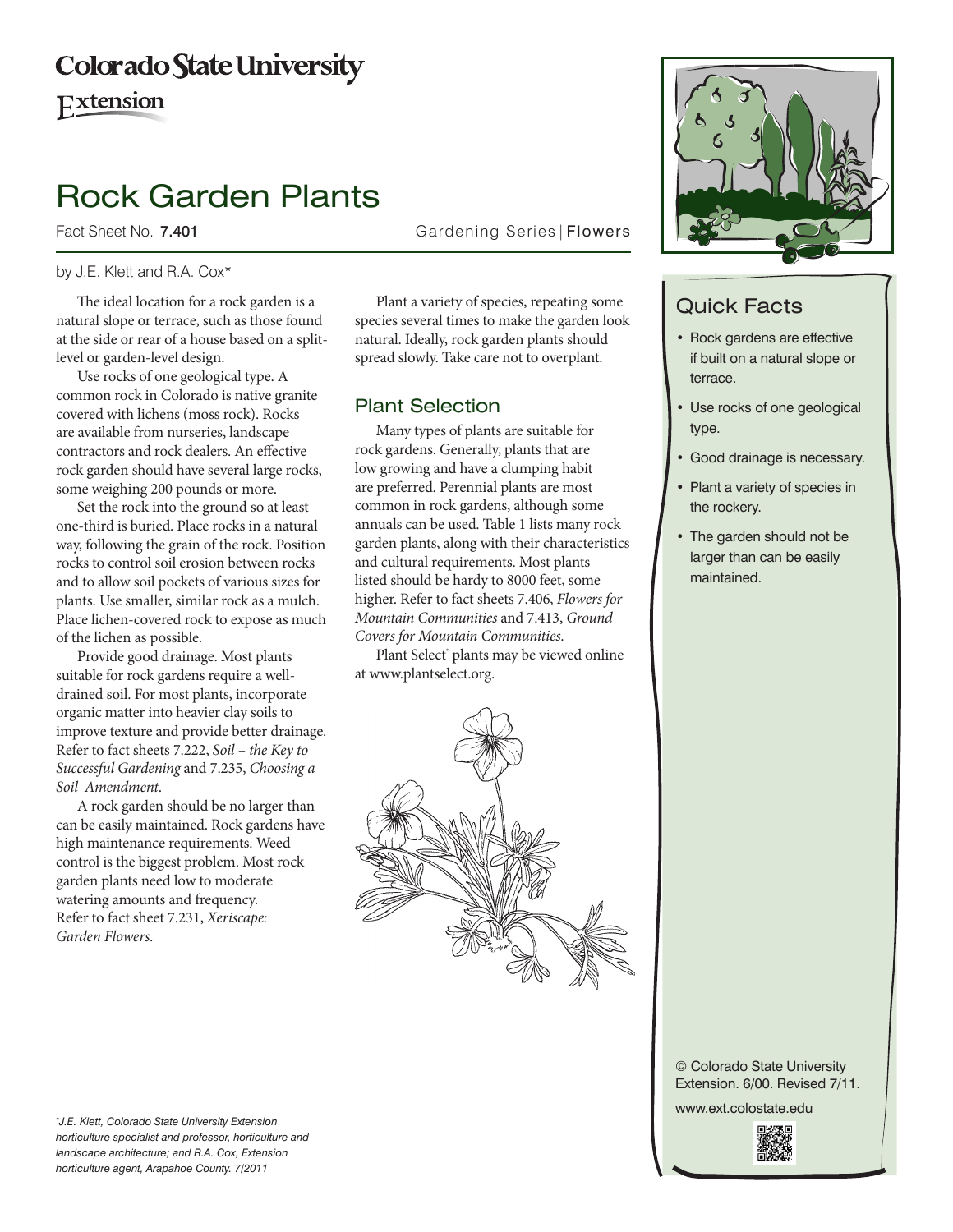| Ajuga reptans<br>Carpet bugle<br>Shade to<br>Well drained<br>May-June<br>Spreading ground cover.<br>4-10 in.<br>Blue, purple<br>Violet-blue<br>'Atropurpurea'<br>part shade<br>Well drained<br>May-June<br>Bronze-purple foliage.<br>4-6 in.                                        |  |
|-------------------------------------------------------------------------------------------------------------------------------------------------------------------------------------------------------------------------------------------------------------------------------------|--|
| 'Burgundy Glow'<br>May-June<br>Pink, white and green foliage.<br>Shade to<br>Well drained<br>Blue<br>4-6 in.<br>'Chocolate Chip'<br>Wavy, chocolate-brown foliage.<br>Well drained<br>Blue<br>May-June<br>2-4 in.<br>part shade<br>Shade to<br>part shade<br>Shade to<br>part shade |  |
| Alyssum montanum<br>4-10 in.<br>Sun<br>Dry, rocky<br>Yellow<br>April-May<br>Gray foliage.<br>Mountain alyssum                                                                                                                                                                       |  |
| Arabis caucasica<br>'Snowcap'<br>6-9 in.<br>Sun<br>Well drained<br>White<br>April-May<br>Abundant white flowers over gray foliage.<br>Snowcap rockcress                                                                                                                             |  |
| Arctostaphylos uva-ursi<br>Kinnikinick<br>6-8 in.<br>Shade to<br>Acid to neutral,<br>May-June<br>Spreading evergreen foliage; red fruits.<br>White-tinged<br>high in humus,<br>part sun<br>red<br>well drained                                                                      |  |
| Massachusetts'<br>4-6 in.<br>Shade to<br>Acid to neutral,<br>Pink-tinged<br>April-May<br>Spreading evergreen foliage; red fruits.<br>high in humus,<br>part sun<br>well drained                                                                                                     |  |
| Armeria maritima<br>Sea Pink<br>4-10 in.<br>Sun<br>Pink, white,<br>May-June<br>Dry, well<br>Grass-like foliage; several varieties.<br>drained<br>purple                                                                                                                             |  |
| Pink<br>'Victor Reiter'<br>2-4 in.<br>Sun<br>Dry, well<br>Small mounded plant.<br>April-June<br>drained                                                                                                                                                                             |  |
| Aubrieta deltoidea<br>Sun to part<br>'Purple Gem'<br>4-6 in.<br>Well drained<br>April-June<br>Mounded to spreading; shear after bloom.<br>Purple<br>shade<br><b>Purple Gem Rockcress</b>                                                                                            |  |
| Aurinia saxatilis<br>8-12 in.<br>Sun<br>Dry, rocky<br>Yellow<br>Grayish-green foliage; shear after bloom.<br>April-May<br>Basket-of-gold                                                                                                                                            |  |
| Campanula carpatica<br>Carpathian harebell<br>8 in.<br>Sun<br>Well drained<br><b>Blue-Lilac</b><br>June-July<br>Bright green foliage.<br>'Blue Clips'<br>Compact mound of bright-green foliage.<br>6-12 in.<br>Well drained<br>Blue<br>June-July<br>Sun to part<br>shade            |  |
| 'White Clips'<br>6-12 in.<br>White<br>Compact mounds of wavy, bright green<br>Sun to part<br>Well drained<br>June-July<br>shade<br>foliage.                                                                                                                                         |  |
| Campanula poscharskyana<br>Sun to<br>Prolific flowers.<br>6-8 in.<br>Well drained<br>Blue<br>June-Aug.<br>Serbian bellflower<br>part shade                                                                                                                                          |  |
| Campanula rotundifolia<br>8-12 in.<br>Part shade<br>Well drained<br><b>Blue</b><br>May-Sept.<br>Bell-like flowers on slender stems.<br>Bluebell                                                                                                                                     |  |
| Cerastium tomentosum<br>Dry, well<br>White<br>4-10 in.<br>Sun<br>May-June<br>Aggressive; shear after bloom.<br>drained<br>Snow-in-summer                                                                                                                                            |  |
| Ceratostigma<br>Sun to<br>plumbaginoides<br>8-12 in.<br>Well amended<br>Blue<br>Aug.-Sept.<br>Foliage turns red in fall.<br>part shade<br>Plumbago                                                                                                                                  |  |
| Coreopsis auriculata<br>Dry and well<br>Orange-<br>'Nana'<br>4-8 in.<br>Sun<br>June-Sept.<br>Dense compact spreading mounds.<br>Yellow<br>drained<br><b>Dwarf Coreopsis</b>                                                                                                         |  |
| Delosperma cooperi<br>2-3 in.<br>Succulent foliage; to 7000'.<br>Sun<br>Well drained<br>Purple<br>June-frost<br>Purple ice plant                                                                                                                                                    |  |
| Delosperma dyeri<br>Dry, well<br>Succulent leaves, carpet-like Plant Select <sup>®</sup><br>1-2 in.<br>Sun<br>June-Sept.<br>Orange-red<br>Red Mountain <sup>®</sup> ice plant<br>drained<br>2007.                                                                                   |  |
| Delosperma floribundum<br>Dry, well<br>Pink with<br>Succulent leaves, clump form.<br>4-6 in.<br>Sun<br>June-Sept.<br>Starburst <sup>®</sup> ice plant<br>Plant Select <sup>®</sup> 1998.<br>drained<br>white centers                                                                |  |
| Succulent foliage turns reddish-purple in<br>Delosperma nubigenum<br>2-3 in.<br>Sun<br>Well drained<br>Yellow<br>May-June<br>Yellow ice plant<br>winter.                                                                                                                            |  |
| Delosperma x 'Kelaidis'<br>Dry, well<br>Succulent leaves, carpet-like.<br>2-4 in.<br>Sun<br>Salmon pink<br>June-Sept.<br>Mesa Verde® ice plant<br>Plant Select <sup>®</sup> 2002.<br>drained                                                                                        |  |
| Delosperma x 'John Proffit'<br>Dry, well<br>Succulent leaves, carpet-like.<br>2-4 in.<br>Sun<br>Pink-purple<br>June-Sept.<br>Table Mountain <sup>®</sup> ice plant<br>drained<br>Plant Select <sup>®</sup> 2002.                                                                    |  |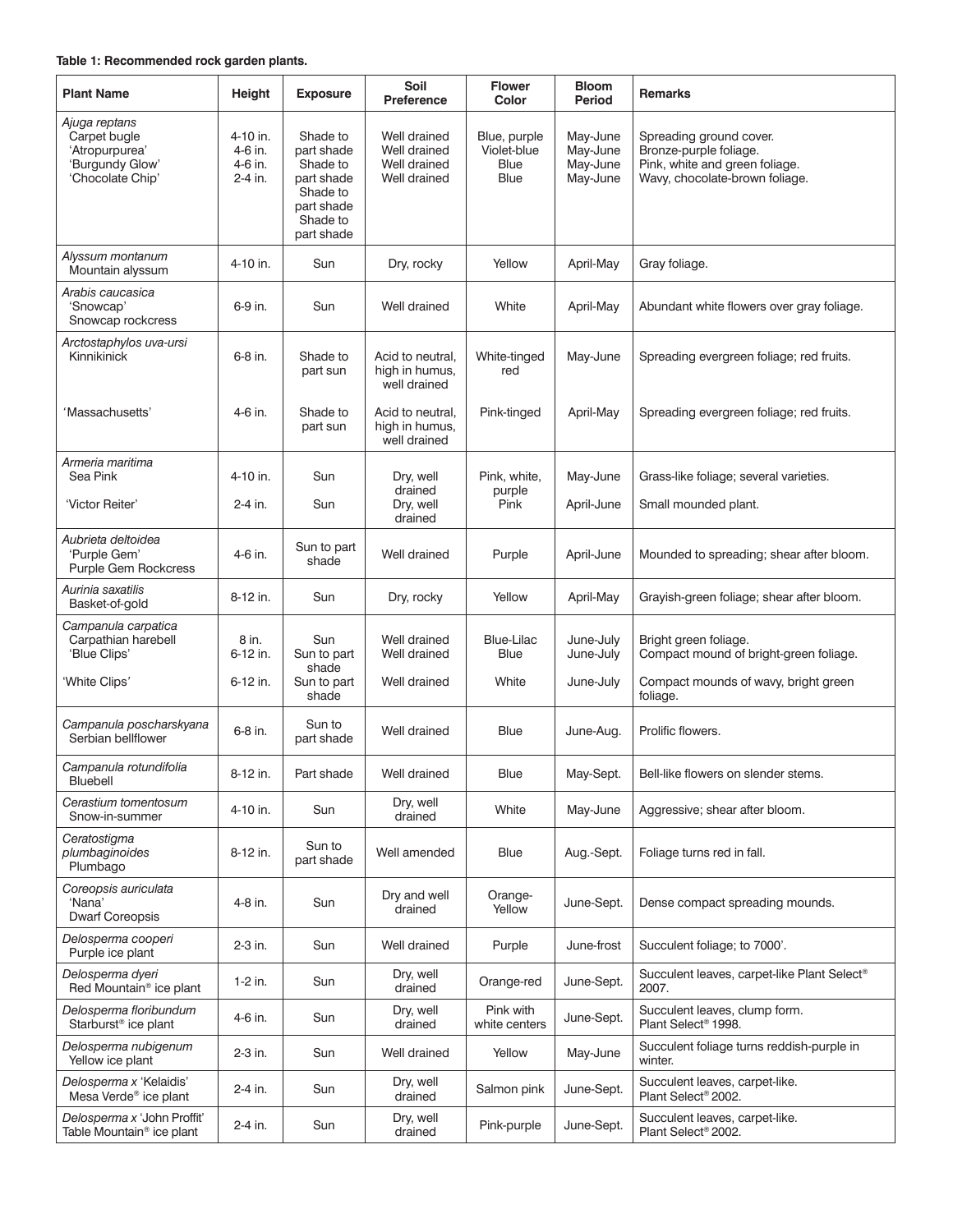#### **(Table 1, Continued)**

#### **Table 1: Recommended rock garden plants.**

| <b>Plant Name</b>                                                                           | Height               | <b>Exposure</b>                              | Soil<br><b>Preference</b>                    | <b>Flower</b><br>Color                    | <b>Bloom</b><br>Period | <b>Remarks</b>                                                                                                                 |
|---------------------------------------------------------------------------------------------|----------------------|----------------------------------------------|----------------------------------------------|-------------------------------------------|------------------------|--------------------------------------------------------------------------------------------------------------------------------|
| Delosperma 'Pstave'<br>Lavender Ice™ ice plant                                              | 2-4 in.              | Sun                                          | Dry, well<br>drained                         | Pink-lavender                             | June-Sept.             | Succulent leaves, Plant Select® 2009.                                                                                          |
| Dianthus deltoides<br>'Brilliant'<br><b>Brilliant Maiden Pink</b>                           | 6-8 in.              | Sun to<br>part shade                         | Well drained                                 | Crimson                                   | May-July               | Dark green; carpet-like habit.                                                                                                 |
| Dianthus gratianopolitanus<br>'Firewitch'<br>'Spotty'                                       | 6-8 in.<br>6-8 in.   | Sun<br>Sun                                   | Well drained<br>Well drained                 | Deep pink<br>Rose-red with<br>white spots | May-June<br>May-June   | Gray-green grass-like foliage.<br>Gray-green grass-like foliage.                                                               |
| 'Tiny Rubies'                                                                               | 4-6 in.              | Sun                                          | Well drained                                 | Deep pink                                 | May-June               | Pin cushion growth habit with double flowers.                                                                                  |
| Dianthus plumarius<br>Cottage pink                                                          | 6-12 in.             | Sun                                          | Well drained                                 | Red, pink,<br>white                       | May-June               | Several varieties.                                                                                                             |
| Eriogonum umbellatum<br>Yellow sulfur flower                                                | 6-12 in.             | Sun                                          | Dry, well<br>drained<br>Dry, well<br>drained | Yellow<br>Yellow                          | May-July<br>May-July   | Umbrella-like flowers; evergreen mounds of<br>foliage turn reddish in fall.<br>Folliage turns red in fall, Plant Select® 2007. |
| Kannah Creek <sup>®</sup>                                                                   | 6-12 in.             | Sun                                          |                                              |                                           |                        |                                                                                                                                |
| Gazania krebsiana<br>Tanager <sup>®</sup> Gazania                                           | 4-6 in.              | Sun                                          | Dry, well<br>drained                         | Orange                                    | May-Sept.              | May need some winter protection.<br>Plant Select <sup>®</sup> 2003.                                                            |
| Geranium x cantabrigiense<br>Cambridge Cranesbill<br>'Biokovo'<br><b>Biokovo Cranesbill</b> | 6-12 in.<br>4-10 in. | Sun to part<br>shade<br>Sun to part<br>shade | Well drained<br>Well drained                 | Bright pink<br>White-pink                 | May-July<br>May-July   | Spreading, mounded form; foliage turns wine<br>red in fall.<br>Trailing groundcover; foliage turns red in fall.                |
| Geranium cinereum<br>'Ballerina'<br><b>Ballerina Grayleaf</b><br>Cranesbill                 | 4-8 in.              | Sun to part<br>shade                         | Well drained                                 | Pink-purple                               | May-Aug.               | Deeply divided bright green foliage.                                                                                           |
| Geranium dalmaticum<br><b>Compact Rose</b><br>Cranesbill                                    | 4-6 in.              | Sun to part<br>shade                         | Well drained                                 | Rose-pink                                 | May-July               | Dense spreading foliage turns red in fall.                                                                                     |
| Geranium magniflorum<br>LaVeta Lace <sup>®</sup><br>Cranesbill                              | 6-10 in.             | Sun to part<br>shade                         | Well drained                                 | Purple                                    | May-July               | Lacy, dark green foliage turns purplish-red in<br>winter. Plant Select <sup>®</sup> 2003.                                      |
| Gypsophila repens<br>Creeping baby's breath                                                 | 4-8 in.              | Sun                                          | Well drained                                 | White or pink                             | June-July              | Mat-like habit.                                                                                                                |
| Helianthemum<br>nummularium<br>Sunrose                                                      | 8-12 in.             | Sun                                          | Dry, well<br>drained                         | Pink                                      | May-June               | Mounded habit, silvery foliage.                                                                                                |
| 'Wisley Pink'<br>'Wisley Primrose'                                                          | 8-12 in.             | Sun                                          | Dry, well<br>drained                         | Yellow                                    | May-July               | Mounded habit, silvery foliage.                                                                                                |
| Heuchera sanguinea<br>'Firefly'                                                             | 8-18 in.             | Sun to part<br>shade                         | Dry, well<br>drained                         | Red                                       | May-July               | Green foliage, bell-shaped flowers.                                                                                            |
| <b>Firefly Coral Bells</b><br>'Snow Angel'<br>Snow Angel Coral Bells                        | 8-18 in.             | Part shade                                   | Dry, well<br>drained                         | Pink-red                                  | May-July               | Variegated foliage. Plant Select <sup>®</sup> 2003.                                                                            |
| Iberis sempervirens<br>Candytuft                                                            | 8-12 in.             | Sun to part<br>shade                         | Well drained                                 | White                                     | May-June               | Evergreen foliage.                                                                                                             |
| Iris x pumila<br>Dwarf Iris                                                                 | 8-12 in.             | Sun                                          | Dry, well<br>drained                         | Blue or<br>yellow                         | May-June               | Short, stiff clump-forming leaves, several<br>varieties.                                                                       |
| Linum flavum<br>'Compactum'<br>Dwarf golden flax                                            | 10-15 in.            | Sun                                          | Well drained                                 | Yellow                                    | May-July               | Dark green foliage.                                                                                                            |
| <i>Nepeta x 'Psfike'</i><br>Little Trudy <sup>®</sup> catmint                               | 8-12 in.             | Sun                                          | Well drained                                 | Lavender                                  | June-Sept.             | Low, spreading growth habit. Plant Select <sup>®</sup><br>2008.                                                                |
| Oenothera speciosa<br>White evening primrose                                                | 8-12 in.             | Sun                                          | Well drained                                 | Pink to white                             | June-Sept.             | Day-flowering.                                                                                                                 |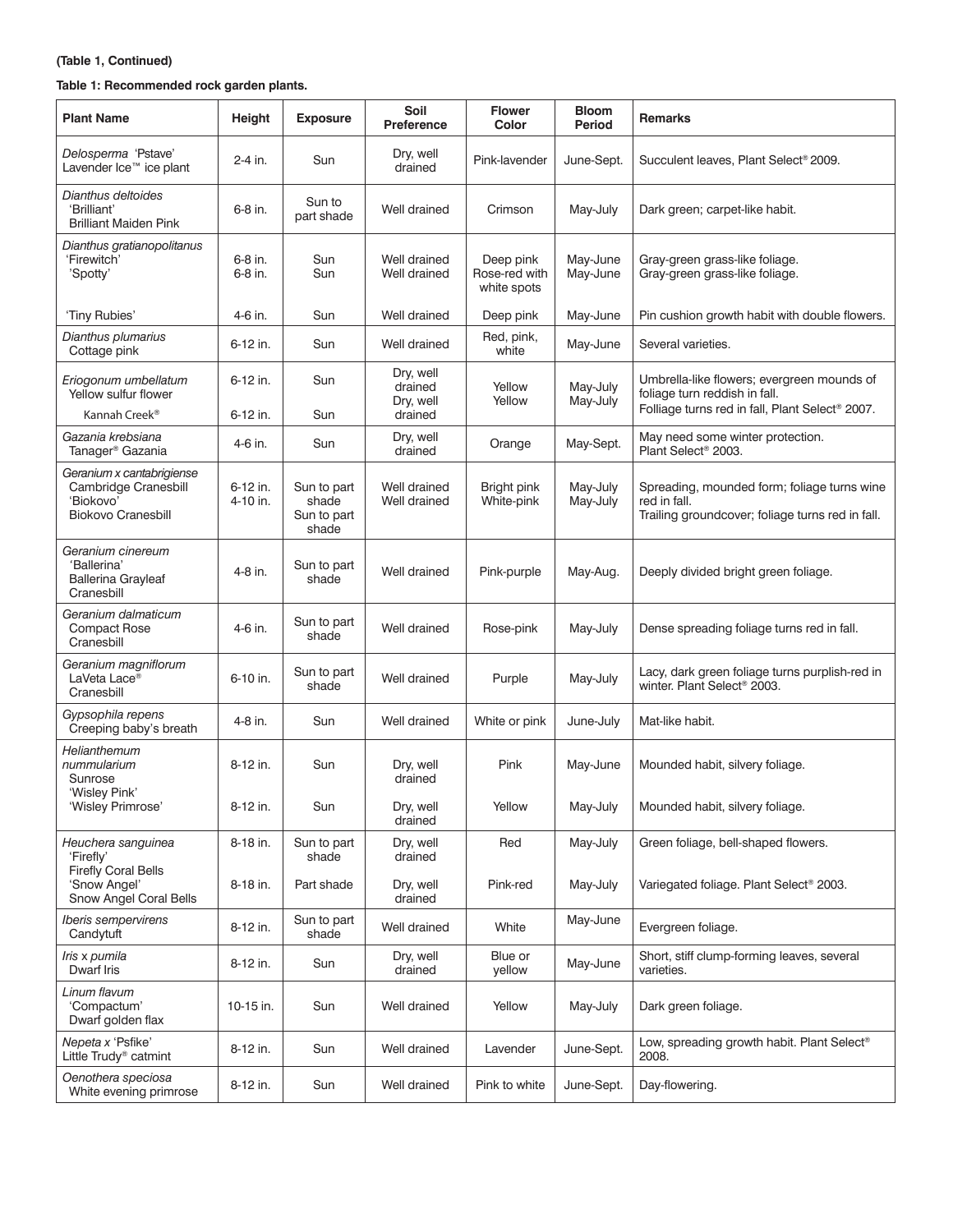#### **(Table 1, Continued)**

#### **Table 1: Recommended rock garden plants.**

| <b>Plant Name</b>                                                                  | Height                       | <b>Exposure</b>      | Soil<br><b>Preference</b>  | <b>Flower</b><br>Color            | <b>Bloom</b><br><b>Period</b> | <b>Remarks</b>                                                                       |
|------------------------------------------------------------------------------------|------------------------------|----------------------|----------------------------|-----------------------------------|-------------------------------|--------------------------------------------------------------------------------------|
| Osteospermum barberiae<br>'Compactum'<br>Purple Mountain <sup>®</sup><br>Sun Daisy | 8-12 in.                     | Sun to part<br>shade | Well drained               | Purple                            | April-Aug.                    | Evergreen clumps of foliage.<br>Plant Select <sup>®</sup> 1998.                      |
| Osteospermum spp.<br>'Avalanche <sup>rPPAF</sup> sun daisy                         | 8-12 in.                     | Sun                  | Well drained               | White                             | April-Aug.                    | Evergree clumps of foliage. Plant Select <sup>®</sup><br>2011.                       |
| Osteospermum spp.<br>Lavender Mist <sup>®</sup><br>Sun Daisy                       | 8-12 in.                     | Sun to part<br>shade | Well drained               | White to<br>lavender              | April-Aug.                    | Evergreen clumps of foliage.<br>Plant Select <sup>®</sup> 1998.                      |
| Penstemon caespitosus<br>Creeping penstemon                                        | 3-6 in.                      | Sun                  | Well drained               | Blue                              | May-June                      | Mat-like; dark green foliage.                                                        |
| Penstemon pinifolius<br>Pineleaf penstemon                                         | 6-12 in.                     | Sun                  | Dry                        | Orange-red                        | June-Sept.                    | Needle-like evergreen foliage, trumpet-<br>shaped flowers.                           |
| 'Mersea Yellow'                                                                    | 6-12 in.                     | Sun                  | Dry, well<br>drained       | Yellow                            | June-Sept.                    | Needle-like evergreen foliage, trumpet-<br>shaped flowers.                           |
| Phlox subulata<br>Moss pink or creeping<br>phlox                                   | 4-6 in.                      | Sun                  | Well drained               | Pink, white,<br>lavender          | April-May                     | Several varieties based on flower color; may<br>winterburn.                          |
| Potentilla nepalensis<br>'Miss Wilmott'<br>Miss Wilmott cinquefoil                 | 8-12 in.                     | Sun                  | Well drained               | Pink to red                       | May-July                      | Strawberry-like leaves on clump plants.                                              |
| Prunella laciniata<br>Lacy Self Heal                                               | 8-12 in.                     | Sun to part<br>shade | Moist                      | Pink                              | May-June                      | Dark green fuzzy leaves, mat-forming.                                                |
| Pulsatilla vulgaris<br>Pasque Flower                                               | 6-12 in.                     | Sun to part<br>shade | Well drained               | Blue to<br>purple, red,<br>white  | March-April                   | Silky leaves appear after flowering, followed<br>by long-lasting feathery seedheads. |
| Saponaria ocymoides<br>Rock soapwort                                               | 6-10 in.                     | Sun                  | Well drained               | Pink                              | May-July                      | Shear after bloom; evergreen mat-like foliage.                                       |
| Saxifraga oppositifolia<br>'Purple Robe'<br>Purple Robe saxifrage                  | 6-10 in                      | Sun to<br>part shade | Well drained               | Purple                            | June-Sept.                    | Bright green mounds, cup-shaped flowers.                                             |
| Sedum spp.<br>Stonecrop                                                            | Variable<br>1-15 in.         | Sun                  | Any, well<br>drained       | Varies with<br>species            | July-Oct.                     | Some evergreen; some more appropriate as<br>ground covers.                           |
| Sedum acre<br>Gold Moss stonecrop                                                  | 2-4 in.                      | Sun                  | Dry, well<br>drained       | Yellow                            | May-June                      | Evergreen leaves, fast spreading,<br>star-shaped flowers.                            |
| Sedum spurium<br>'Dragon's Blood'                                                  | 2-4 in.                      | Sun                  | Dry, well<br>drained       | Rose red                          | June-July                     | Evergreen foliage with red edge, turns red in<br>fall.                               |
| 'Red Carpet'                                                                       | 2-4 in.                      | Sun                  | Dry, well<br>drained       | Rose red                          | June-July                     | Red, wedge-shaped evergreen foliage.                                                 |
| Sempervivum spp.<br>Houseleek<br>Hen and chicks                                    | 1-6 in.,<br>flower<br>taller | Sun                  | Dry, gravelly              | Pink to red                       | July-Sept.                    | Succulent, evergreen foliage in rosettes.                                            |
| Stachys byzantina<br>'Silver Carpet'<br>Silver Carpet Lamb's Ear                   | 6-12 in.                     | Sun                  | Infertile, well<br>drained | Not<br>important                  | Not<br>important              | Rarely flowers; velvety silver foliage.                                              |
| Teucrium chamaedrys<br>Germander                                                   | 6-12 in.                     | Sun                  | Well drained               | Purple-pink                       | July-Aug.                     | Evergreen; cut back after flowering.                                                 |
| Thymus x citriodorus<br>Lemon thyme                                                | 4-12 in.                     | Sun                  | Dry, well<br>drained       | Pink                              | June-July                     | Lemon-scented foliage.                                                               |
| Thymus praecox<br>'Pseudolanuginosus'<br>Woolly thyme                              | $1-3$ in.                    | Sun                  | Dry, well<br>drained       | Infrequent,<br>pink and<br>purple | June-July                     | Woolly-gray foliage turns purplish in winter.                                        |
| Thymus praecox articus                                                             | $1-4$ in.                    | Sun                  | Dry, well<br>drained       | Purple                            | June-July                     | Aromatic foliage; mat-forming.                                                       |
| Mother-of-thyme                                                                    | $1-3$ in.                    | Sun                  | Dry, well<br>drained       | Pink                              | May-June                      | Pink flowers over mat-like foliage.                                                  |
| Verbena bipinnatifida<br>Valley Lavender <sup>®</sup><br>verbena                   | 3-6 in.                      | Sun                  | Dry, well<br>drained       | Purple                            | June-Aug.                     | Trailing stems with deeply cut leaves.<br>Plant Select® 2005.                        |